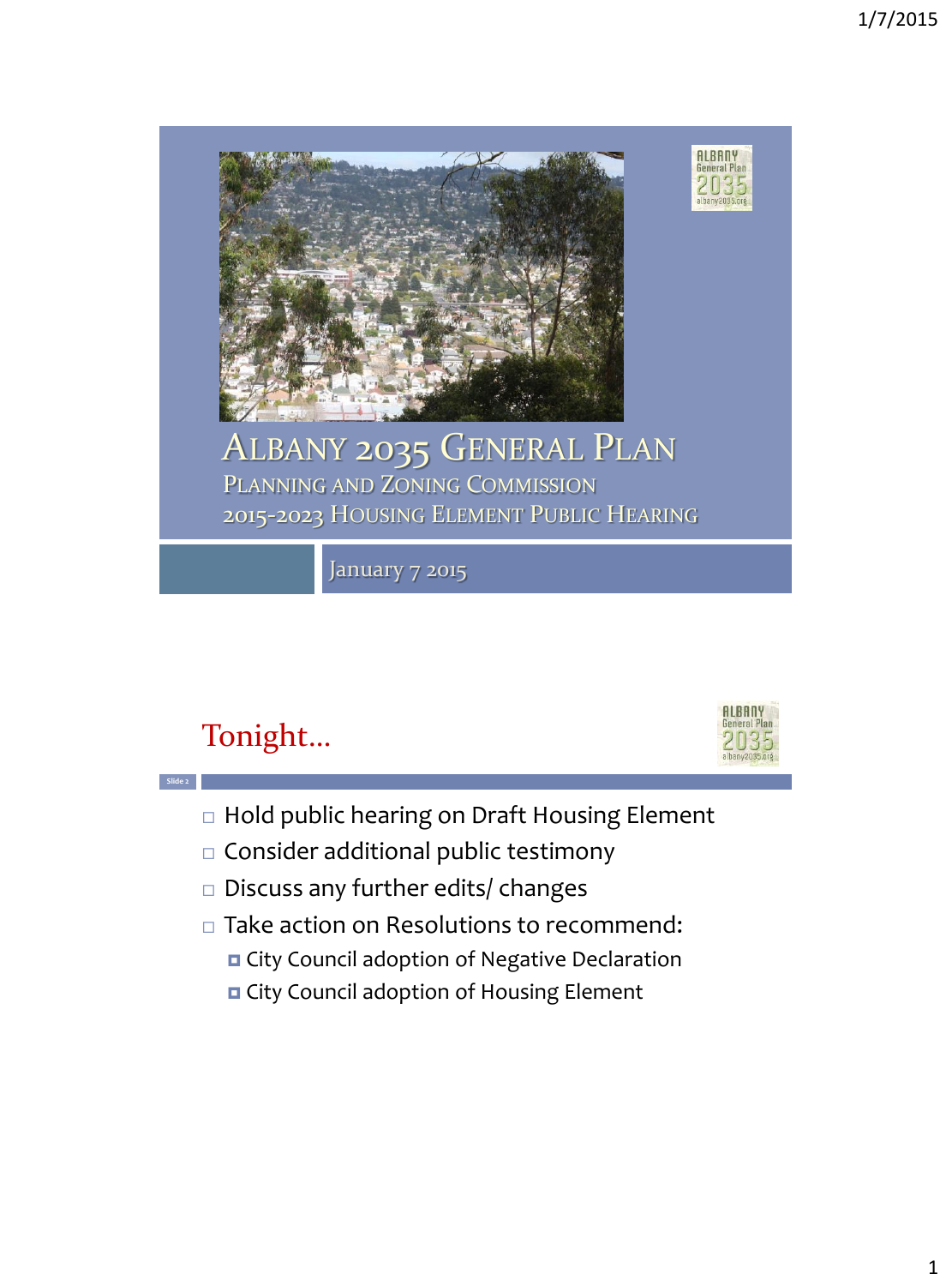## Context for Housing Element



- $\Box$  Required element of every local General Plan
- $\Box$  Expresses City policies for housing conservation, housing production, and affordable housing
- $\square$  Covers an 8-year planning period

**Slide 3**

**Slide 4**

- $\Box$  Contents of the element are set by State Government Code
- $\Box$  City must demonstrate ability to meet its "fair share" of the region's housing needs
- $\Box$  Subject to certification by State Housing & Community Development (HCD); due 1/31/15





- □ Housing Element must demonstrate each city's ability to accommodate its "fair share" of the region's housing needs
- $\Box$  Albany's "fair share" is 335 units
	- *80 very low income units*
	- *53 low income units*
	- *57 moderate income units*
	- *145 above moderate income units*
- □ Cities must zone a sufficient amount of land for the RHNA
- $\Box$  Cities must adopt policies and programs that facilitate housing for all income groups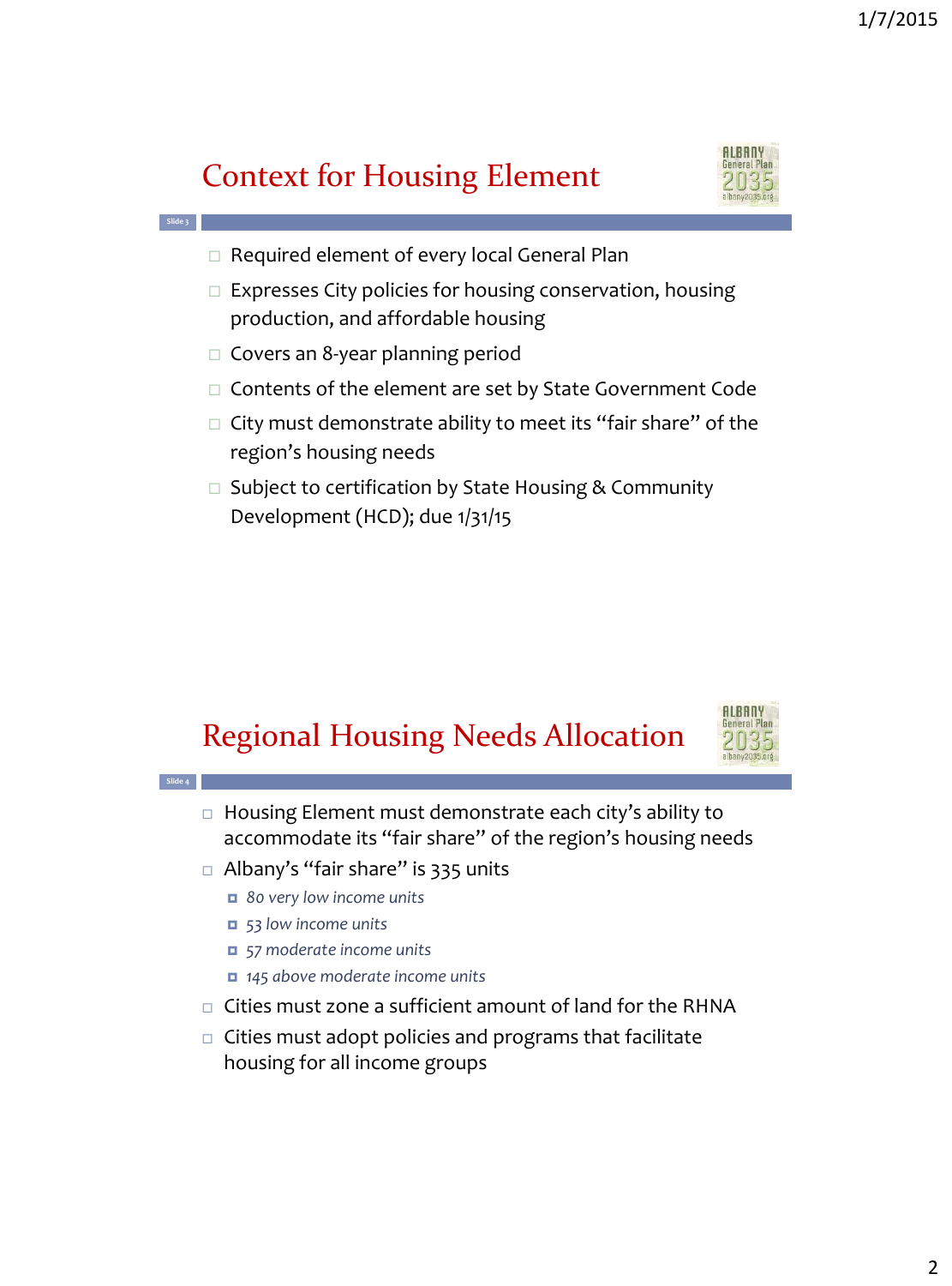## Update Process



 $\Box$  Process structured as continuation of the prior Housing Element Update, completed March 2014

□ Town Meeting

**Slide 5**

- Affordable Housing Symposium
- □ 3 P&Z Study Sessions
- □ City Council Study Session
- □ P&Z follow up Study Session
- $\Box$  Public hearings

### Highlights: Intro and Evaluation



#### **Slide 6 Chapter 1: Introduction** Legal requirements, process, HCD Review **Chapter 2: Evaluation of Prior Element** ■ Housing Production, 2007-2014 Relevance of policies in the prior element **Program accomplishments in 2014** Ongoing programs ■ Zoning changes Second unit survey and ordinance changes **Parking task force and parking study**

■ Housing assistance for formerly Bulb residents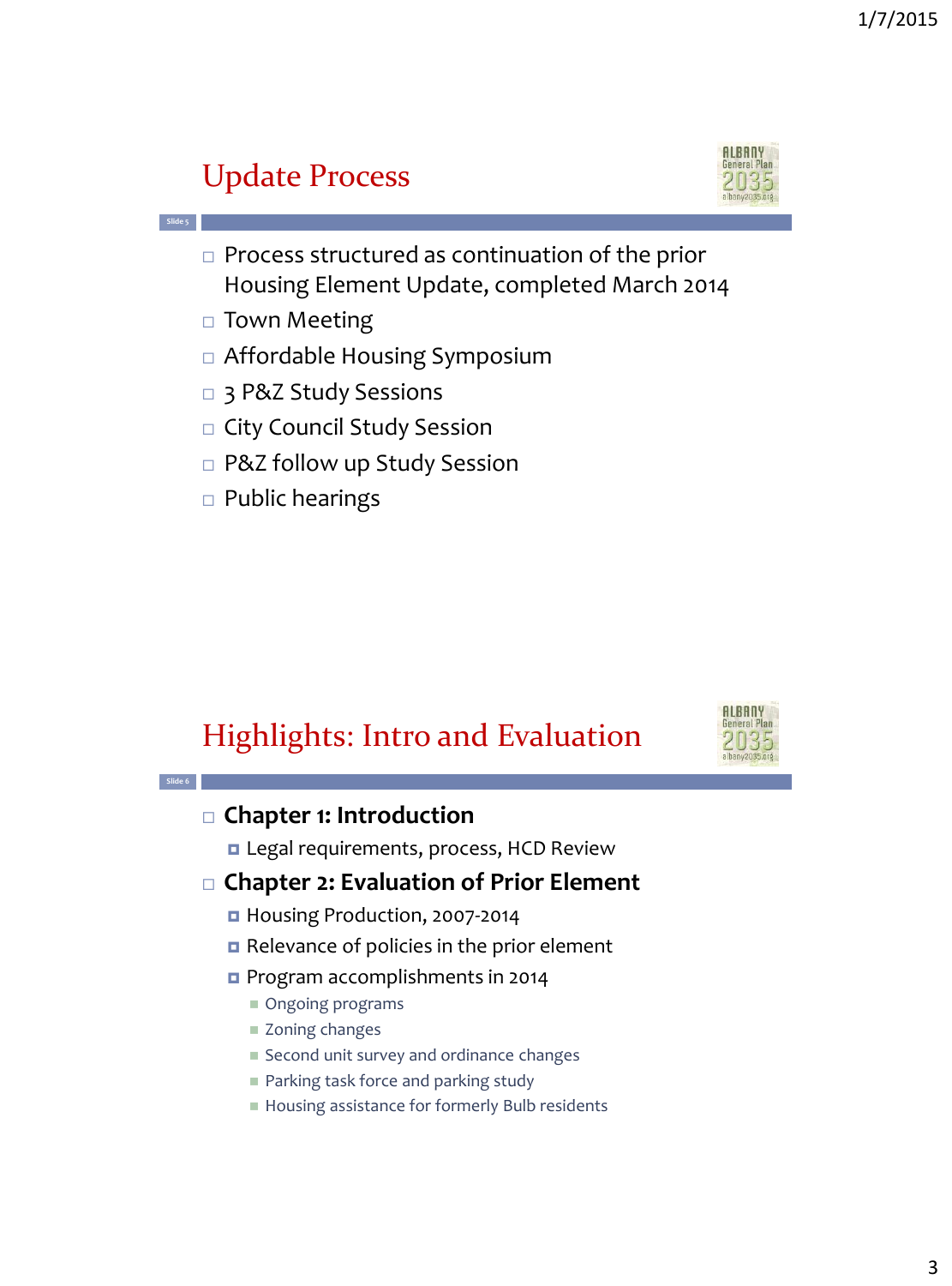## Highlights: Needs Assessment

**Slide 7**

**Slide 8**

- $\Box$  Senior population expected to surge in next 10 yrs
- $\Box$  Growing number of "linguistically isolated" residents
- $\Box$  City is economically diverse—no one group predominates
- $\Box$  15 % of city's population is extremely low income
- More than half of the city's housing units are over 60 yrs old
- $\Box$  Rents and home prices are increasing faster than income, leading to residents spending larger shares of their incomes on housing
- $\Box$  Housing production is not keeping up with demand

## Highlights: Sites Inventory



- $\Box$  Site inventory identifies 20 sites with likely potential for 406 units (conservative estimate—actual capacity is higher)
- $\Box$  Second units and vacant lots represent additional capacity
- Most sites are on San Pablo Avenue—a few are on Solano and in the R-3 district
- Additional sites not quantified
	- Albany Hill 11 acres
	- $\Box$  Cleveland Av site
	- Other San Pablo and Solano sites
	- Other R-3 sites



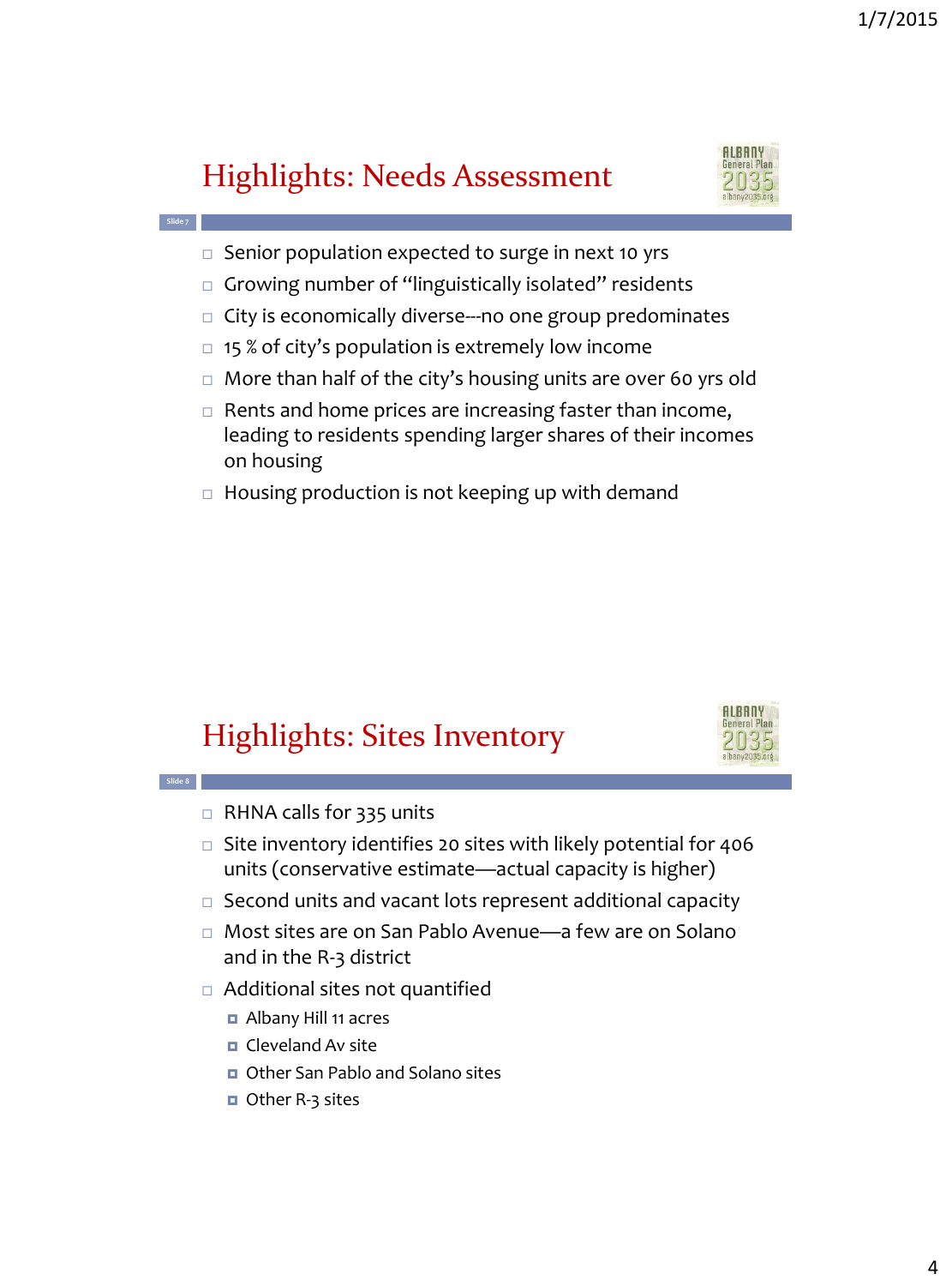## Highlights: Constraints



□ Zoning constraints

**Slide 9**

**Slide 10**

- **Parking requirements**
- Limits on ground floor residential in commercial zones
- Note that State density bonus standards provide an incentive for affordable units given these constraints
- $\Box$  High cost of land and construction
- $\Box$  Limited state and local funds for housing
- $\Box$  Competitive environment for tax credits

## Highlights: Goals, Policies, Programs



- 1. Conservation of existing housing stock.
- 2. Production of new housing at a variety of price points.
- 3. More housing opportunity and supportive services for persons with special needs.
- 4. Reduction of constraints that add to housing cost and production.
- 5. Elimination of housing discrimination.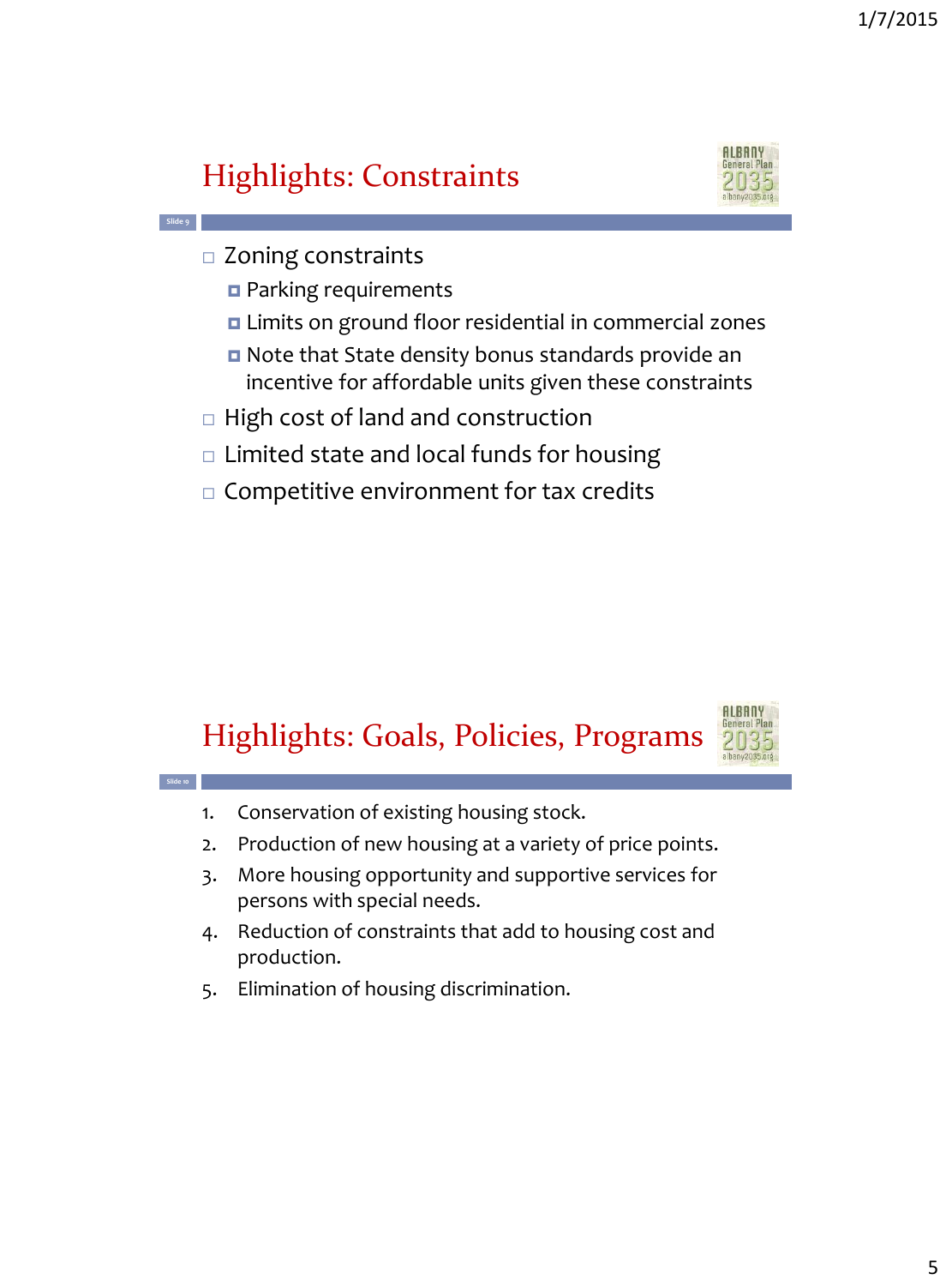### Key Programs

**Slide 11**

**Slide 12**



- □ Zoning revision for ground floor residential in SPC
- □ Nexus study for affordable housing impact fee
- □ Revision to inclusionary zoning ordinance
- $\Box$  Public outreach campaign
- Affordable housing incentive program
- □ Affordable housing fund
- □ Parking ballot measure/ parking study
- $\Box$  Fair housing training
- $\Box$  Rent Review Board Feasibility study
- □ Other Zoning Code changes

### Edits in Response to DHWG Input



- $\square$  Support for community land trusts
- More affirmative language regarding homelessness
- $\Box$  Engagement of local organizations in implementation
- Develop funding and work plan for nexus study in 2015
- $\Box$  Pierce/Cleveland parcel specifically identified for future discussion
- □ Emphasis on "Housing First"
- □ Participation in home-sharing network
- $\Box$  Support for modular/ pre-fab housing (including second units)
- Additional reporting on housing element implementation and effectiveness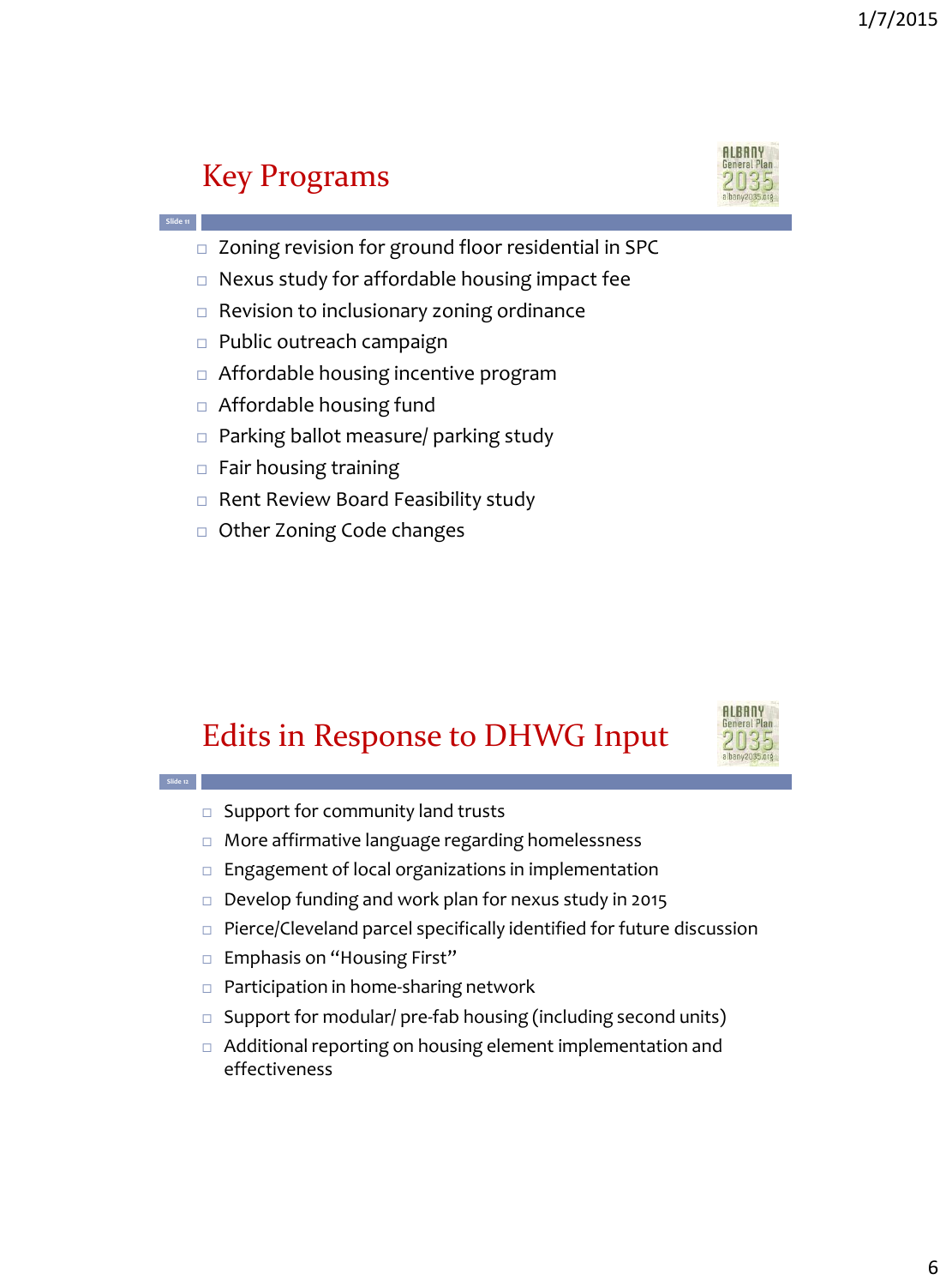#### **ALBANY** General Pla CEQA Review **Slide 13** □ Housing Element is considered a "project" under CEQA  $\Box$  Initial Study explores potential environmental impacts of adopting various policies and programs □ Most impacts are "less than significant" because no rezoning or General Plan Map changes are proposed, and no specific projects are being proposed □ Mitigated Negative Declaration to be adopted concurrently with Housing Element

#### Summary

**Slide 14**



- □ Resolution 2015-01 recommends Council approval of Mitigated Negative Declaration
- Resolution 2015-02 recommends Council approval of Housing Element
- □ Council hearing scheduled for Feb 2, 2015